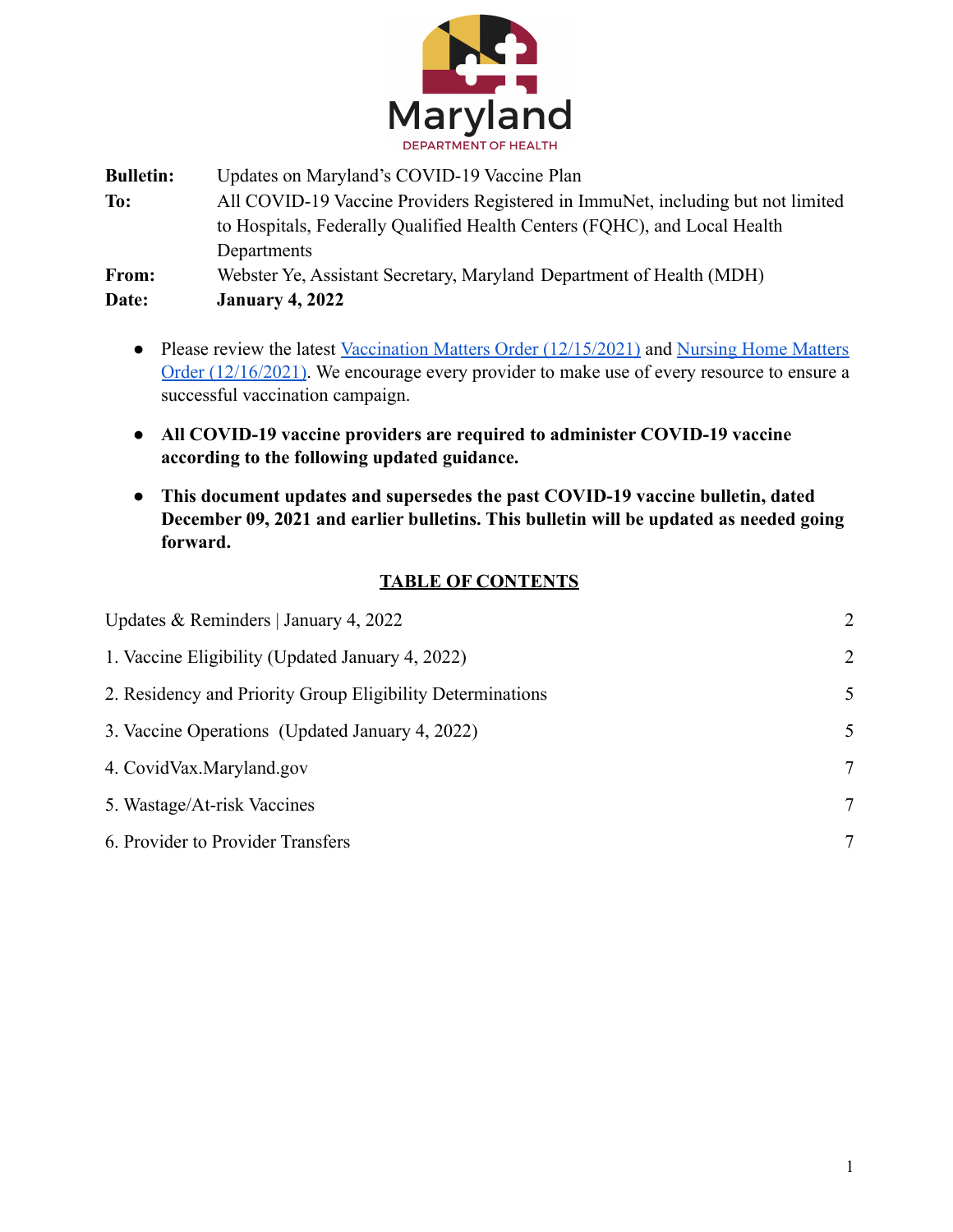## <span id="page-1-0"></span>**Updates & Reminders | January 4, 2022**

- **● UPDATES:**
	- **○ Please see updated booster eligibility (Section 1, Vaccine Eligibility).**
	- On January 3, 2022, U.S. Food and Drug Administration amended the emergency use authorization (EUA) for the Pfizer-BioNTech COVID-19 Vaccine to:
		- Expand the use of a single booster dose to include use in individuals 12 through 15 years of age.
		- Shorten the time between the completion of primary vaccination of the Pfizer-BioNTech COVID-19 Vaccine and a booster dose to at least five months.
		- Allow for a third primary series dose for certain immunocompromised children 5 through 11 years of age.
- **REMINDERS**:
	- **It is important for providers, including retail pharmacies, not to miss any opportunity to vaccinate every eligible person who presents at vaccine clinics.**

Individuals may self-attest to eligibility. Providers shall not turn away any individual who self-attests to eligibility for a booster or additional dose. Please see Section 1, Vaccine Eligibility for more information.

- **Marylanders who are still unvaccinated remain at the greatest risk of contracting and spreading COVID-19 and highly contagious variants, hospitalization, and death.** We strongly urge Marylanders who are unvaccinated to get vaccinated.
- $\circ$  All COVID-19 vaccine providers shall continue to prioritize Marylanders who are 65 and older.
- **[COVID-19 Vaccine and the Flu Shot can be administered at the same time](https://www.cdc.gov/vaccines/covid-19/clinical-considerations/covid-19-vaccines-us.html?CDC_AA_refVal=https%3A%2F%2Fwww.cdc.gov%2Fvaccines%2Fcovid-19%2Finfo-by-product%2Fclinical-considerations.html#Coadministration)**. All COVID-19 vaccine providers are encouraged to promote the flu shot.
- **1. Vaccine Eligibility (Updated January 4, 2022)**
	- **● All Marylanders 5 and older are eligible to receive a COVID-19 vaccine. Please see the CDC [website](https://www.cdc.gov/coronavirus/2019-ncov/vaccines/recommendations/children-teens.html) for more information.**

Please note: Those aged 5 to 11 are **only eligible to receive the Pfizer-BioNTech COVID-19 vaccine** authorized for that population (Orange vial) under the expanded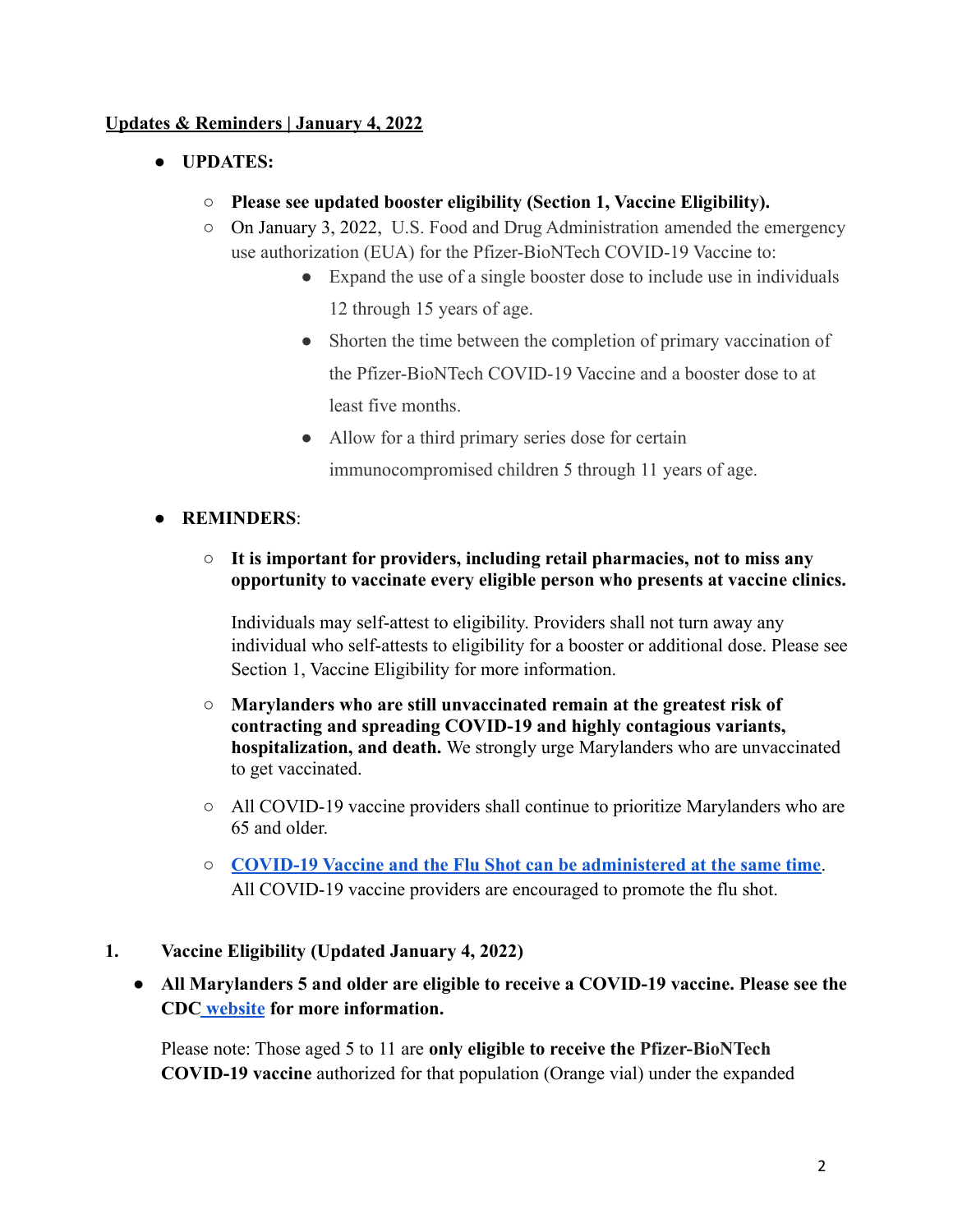Emergency Use Authorization. Please see the [FDA](https://www.fda.gov/news-events/press-announcements/fda-authorizes-pfizer-biontech-covid-19-vaccine-emergency-use-children-5-through-11-years-age) and [CDC](https://www.cdc.gov/media/releases/2021/s1102-PediatricCOVID-19Vaccine.html) statements for more information.

MDH strongly supports use of the Pfizer-BioNTech COVID-19 vaccine in children and adolescents 5 to 17 years of age, and encourages providers to make appointments available to this population immediately. Providers should develop their own procedures for handling parental consent of these populations.

**● Booster Dose:**

**For those individuals 18 years and older who completed their primary series, all providers shall administer upon request a booster dose of any FDA approved or authorized COVID-19 vaccine after the appropriate length of time after the primary series. (See below for timing for specific COVID-19 vaccine types.)**

**We strongly recommend that the following high-risk individuals maintain their immunity by getting a booster shot as soon as possible:**

- Individuals aged 65 years and older;
- Individuals that live in <u>long-term care settings</u>, those that have <u>[underlying medical](https://www.cdc.gov/coronavirus/2019-ncov/need-extra-precautions/people-with-medical-conditions.html)</u> [conditions\)](https://www.cdc.gov/coronavirus/2019-ncov/need-extra-precautions/people-with-medical-conditions.html), and those that work or live in [high-risk](https://www.cdc.gov/coronavirus/2019-ncov/vaccines/booster-shot.html#HighRisk) settings or in communities with high transmission rates.

Pfizer-BioNTech primary series: Individuals 18 years and older are eligible for a booster dose of any FDA approved or authorized COVID-19 vaccine **at least 5 months** after the primary series.

Individuals 12 to 17 years of age are eligible for a booster dose of the Pfizer-BioNTech COVID-19 Vaccine.at least 5 months after completion of the primary series

Moderna COVID-19 primary series: Individuals 18 years and older are eligible for a booster dose of any FDA approved or authorized COVID-19 vaccine **at least 6 months** after the primary series.

Janssen (J&J) COVID-19 primary series: Individuals 18 years and older are eligible for a booster dose of any FDA approved or authorized COVID-19 vaccine **at least 2 months** after the primary dose.

Due to the inherent nature of COVID-19, including the emergence of new variants, previously vaccinated individuals may be at high risk of exposure to COVID-19. Providers are reminded that they may not turn away any individual requesting a booster dose for failure to "show proof" of eligibility.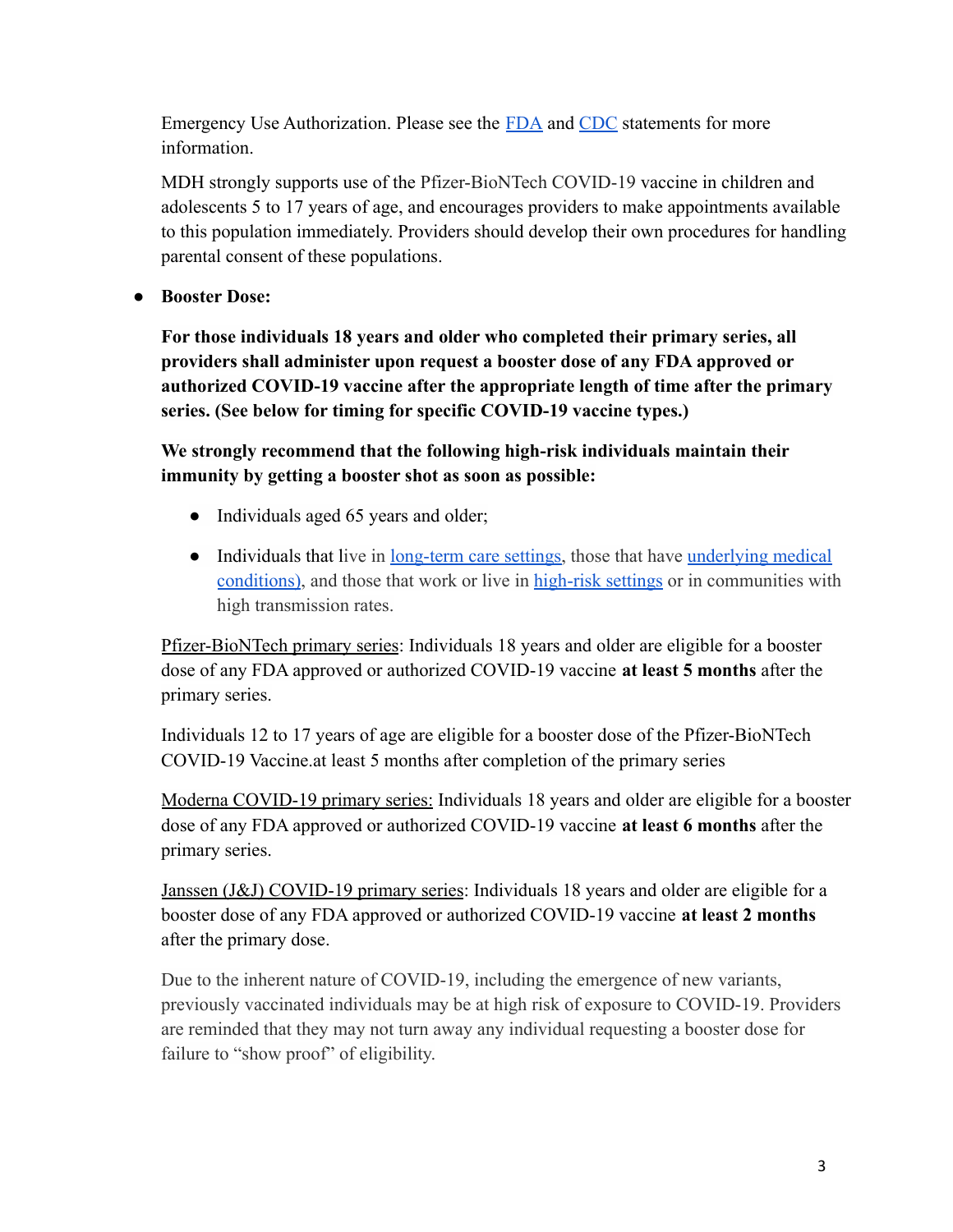Please note that the dosage for the Moderna booster dose is smaller than the doses in the Moderna primary series. Providers should see the [FDA's Moderna guidance](https://www.fda.gov/emergency-preparedness-and-response/coronavirus-disease-2019-covid-19/moderna-covid-19-vaccine) for more details.

Patients should talk to their healthcare providers to determine individual benefits and risks of receiving a booster dose, including any specific contraindications, such as previous reactions to the vaccine.

#### **● Additional Dose:**

All Providers shall offer an additional dose of COVID-19 vaccine (Pfizer-BioNTech/Moderna) to individuals in light of the following considerations:

The CDC approved the FDA amendment of the emergency use authorizations for the Pfizer-BioNTech and Moderna COVID-19 vaccines to allow specific individuals with compromised immune systems to receive a third additional vaccine dose at least 28 days after the completion of the initial primary mRNA series.

Patients should talk to their healthcare providers to determine if they need an additional dose and what the timing of that dose should be. As required by the MDH [Nursing Home Matters](https://health.maryland.gov/phpa/Documents/2021.09.08.02%20MDH%20Order%20-%20Amended%20Nursing%20Home%20Matters%20Order.pdf) and [Vaccination Matters Orders](https://health.maryland.gov/phpa/Documents/2021.09.08.01%20-%20MDH%20Order%20-%20Amended%20Vaccination%20Matters%20Order.pdf), those that reside in Nursing Homes, Assisted Living Programs, Developmental Disabilities Group Homes, and Residential Drug Treatment Centers shall be offered the opportunity for an additional dose.

**Individuals who received an additional dose are eligible to receive a booster dose five or six months after receiving their additional dose**, depending on vaccine type of primary series (please see above for timing). Please see the [CDC website for more information.](https://www.cdc.gov/coronavirus/2019-ncov/vaccines/recommendations/immuno.html)

**● Self-Attestation:**

**Any Marylander who presents to a provider that they are eligible for an additional dose or a booster dose shall be allowed to self-attest that eligibility.** Providers shall follow [CDC guidelines](https://www.cdc.gov/coronavirus/2019-ncov/vaccines/recommendations/immuno.html) when developing their own procedures to allow for self-attestation of patient eligibility.

However, providers shall not turn away any individual who self-attests to eligibility for an additional dose or booster dose. Failure of an individual to "show proof" of eligibility shall not be a reason that a provider does not administer an additional or booster dose.

Providers should continue to report any doses they administer in the same manner that they report first and second doses to ensure that vaccine records are reported into ImmuNet within 24 hours of administration. ImmuNet is able to track third dose vaccine administrations.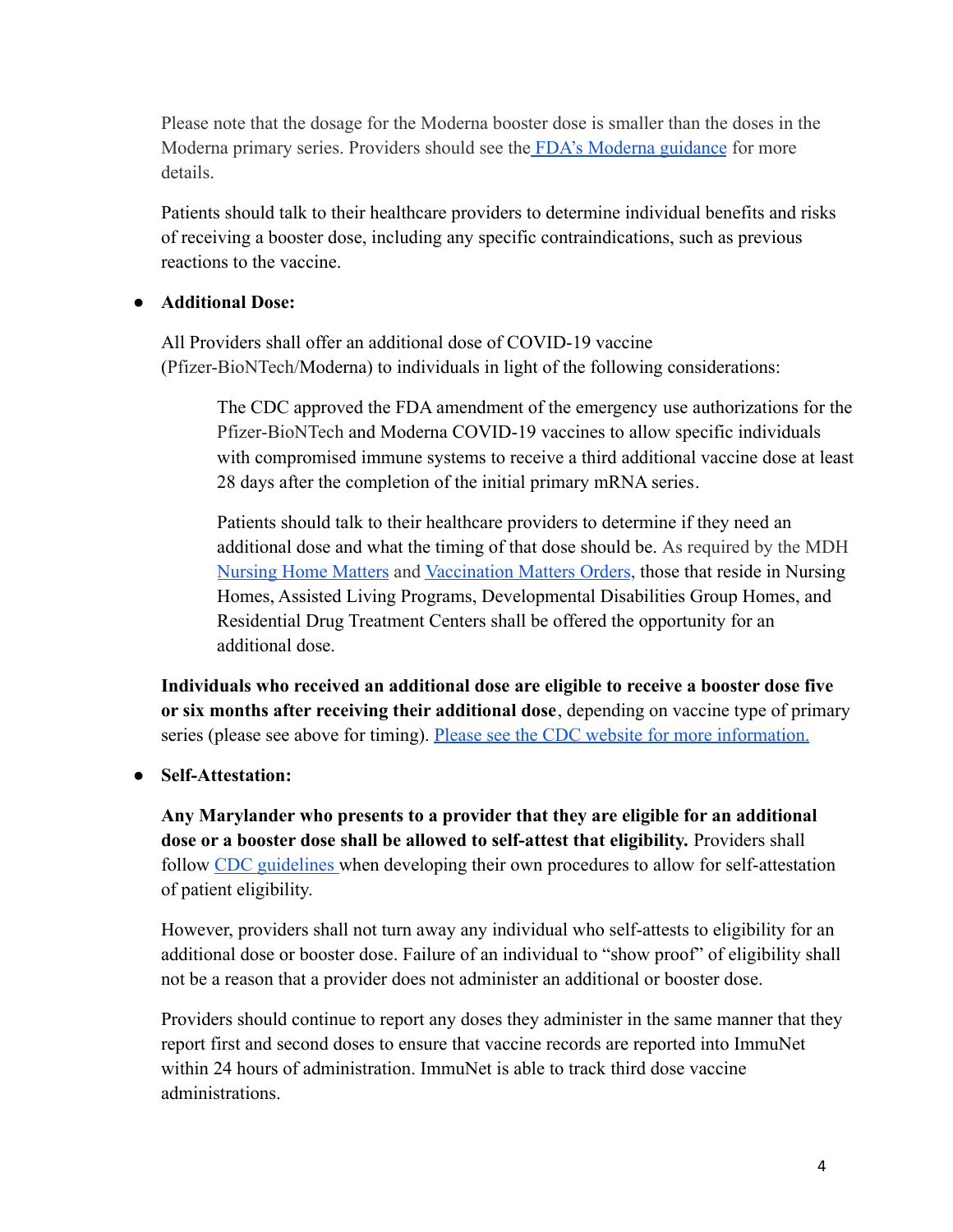- <span id="page-4-0"></span>**2. Residency and Priority Group Eligibility Determinations**
	- **● A COVID-19 vaccine provider may not refuse an individual a vaccine or additional/booster dose based on their citizenship or immigration status.**
	- **Non-discrimination:** MDH complies with applicable Federal and State civil rights laws and prohibits discrimination on the basis of race, color, religion or creed, sex, age, ancestry or national origin, marital status, physical or mental disability, sexual orientation and gender identity, genetic information, socioeconomic status, and/or any other protected status. The Maryland Department of Health prohibits the exclusion and favorable/unfavorable treatment of any individual in the aforementioned protected categories based on an individual's medical knowledge of and/or experience with a vaccine's efficacy, longevity, reduced side effects, or any other characteristic associated with the performance of an administered COVID-19 vaccination. **An individual's protected status shall have no bearing on the type of vaccine an individual receives.**

## <span id="page-4-1"></span>**3. Vaccine Operations (Updated January 4, 2022)**

• All COVID-19 vaccine providers shall submit their orders for COVID-19 vaccine directly through ImmuNet each Thursday between 8am and 4pm. Please review this [document](https://health.maryland.gov/phpa/OIDEOR/IMMUN/Shared%20Documents/ImmuNet_COVID19-Vaccine-Ordering-Guide.pdf) for instructions on how to place a COVID-19 vaccine order in ImmuNet.

Please contact  $\underline{\text{m}}\text{dh}.\text{covidvax}(\partial \text{maryland.gov})$  if you have any questions.

Providers can check the status of their COVID-19 order in ImmuNet. Please see [this](https://phpa.health.maryland.gov/OIDEOR/IMMUN/Shared%20Documents/ImmuNet_COVID19-Vaccine-Order-Status-Guide.pdf) [guide](https://phpa.health.maryland.gov/OIDEOR/IMMUN/Shared%20Documents/ImmuNet_COVID19-Vaccine-Order-Status-Guide.pdf) for information on how to check your ImmuNet COVID-19 vaccine order.

Please Note: Starting Thursday January 6, 2022 Pfizer formulated for the 5-11 population will be available for direct ordering. Providers wishing to order this vaccine should follow the directions above.

All local health departments, subject to vaccine availability, shall act as centralized storage and distribution of pediatric Pfizer doses to providers in their jurisdiction upon request to providers that request less than 300 Pfizer doses. Local health departments shall provide centralized regional ultra-cold storage capacity and disaggregate trays into smaller doses (minimum 2 vials).

- All COVID-19 Vaccine Providers shall: Register in ImmuNet to order vaccine at <https://www.mdimmunet.org/> Please refer to this [guide](https://health.maryland.gov/phpa/OIDEOR/IMMUN/Shared%20Documents/ImmuNet_COVID19-Vaccine-Registration-Guide.pdf) for instructions on how to register.
- All COVID providers must regularly review and update their COVID-19 vaccine inventory in ImmuNet. This review and update should be done by each individual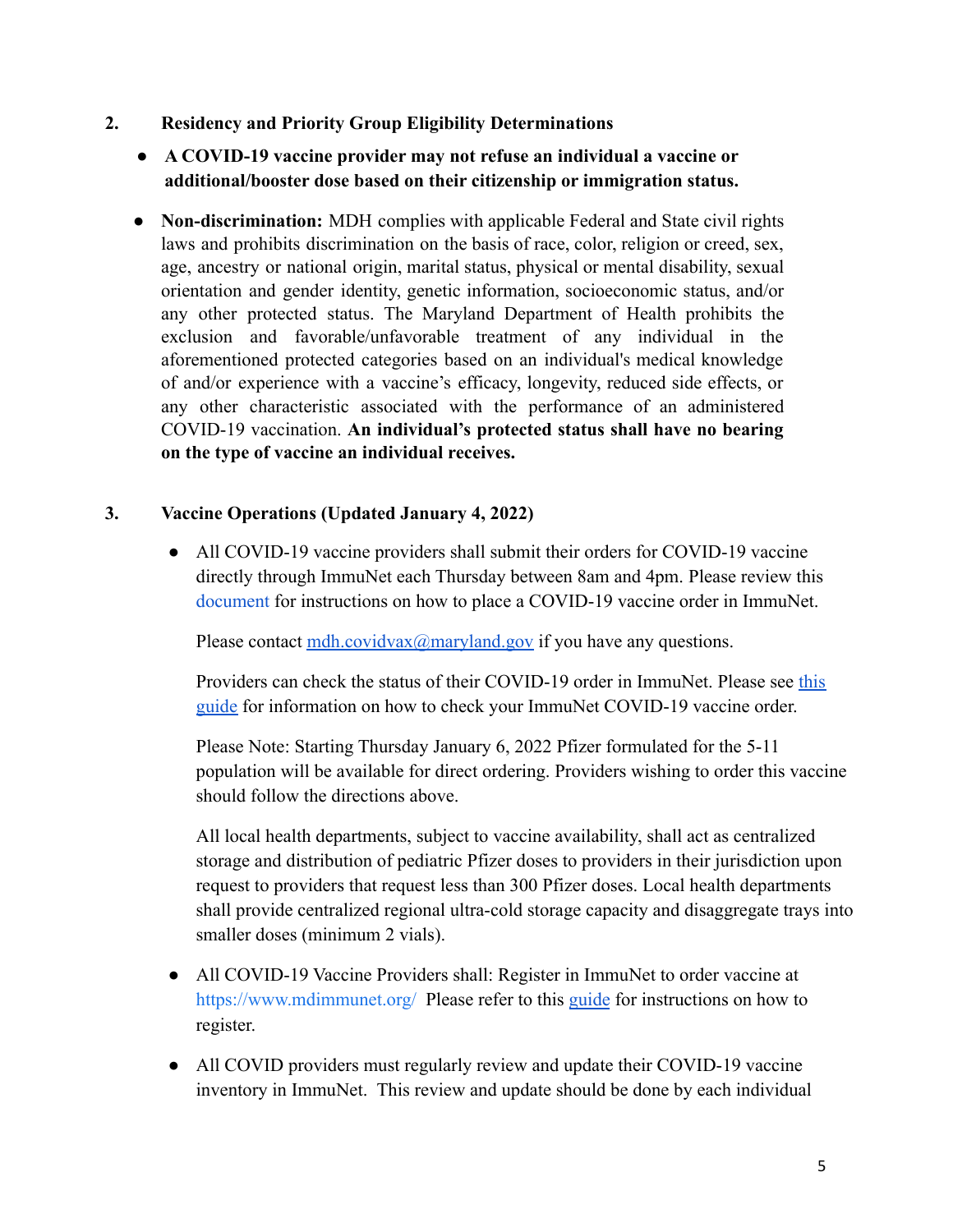provider (each provider with a COVID PIN) and not at the healthcare system level. MDH strongly recommends an inventory review on a twice a week, if not daily, basis.

Using this [guide,](https://health.maryland.gov/phpa/OIDEOR/IMMUN/Shared%20Documents/ImmuNet_COVID19-Vaccine-Manage-Inventory-Guide.pdf) log into ImmuNet and update the current inventory you have in your facility/office.

- If you do not have any doses of a particular lot in ImmuNet, zero out the inventory.
- If the inventory that you have for a particular lot does not match what is in ImmuNet, add or subtract to get to the correct amount.
- If the inventory that you have for a particular lot is not in ImmuNet, add it.
- **Pfizer-BioNTech (COMIRNATY) formulated for 12 plus population:** Per [federal](https://www.fda.gov/emergency-preparedness-and-response/coronavirus-disease-2019-covid-19/comirnaty-and-pfizer-biontech-covid-19-vaccine#additional) [guidance](https://www.fda.gov/emergency-preparedness-and-response/coronavirus-disease-2019-covid-19/comirnaty-and-pfizer-biontech-covid-19-vaccine#additional), all vials of Pfizer-BioNTech (COMIRNATY) contain 6 vaccine doses. Providers that are unable to get a sixth dose from each vial will need to report the sixth dose as wastage using the process outlined in Section 4, Wastage. Additional Pfizer-BioNTech (COMIRNATY) details can be found here: <https://www.cdc.gov/vaccines/covid-19/info-by-product/pfizer/index.html>
- **• Pfizer-BioNTech formulated for 5-11 population:** Per [federal guidance](https://www.fda.gov/media/153714/download), the Pfizer COVID-19 vaccine for this population comes in a separate vial with an orange cap containing 10 doses.
- **● Moderna:** Per updated federal guidance, Moderna will only ship vials containing the larger 15 vaccine doses (but are indicated as 14 dose vials). Providers should note the vial size of the vials they have in their inventory before administering doses. Requests will be filled in installments of 140. Additional Moderna details can be found here: <https://www.cdc.gov/vaccines/covid-19/info-by-product/moderna/index.html>
- **● Expiration**: Providers should visit the manufacturer's website to check the expiration dates of any vaccine in their inventory. Please check your inventory to confirm expiration dates. Once expired, please report the doses expired on this [form](https://r20.rs6.net/tn.jsp?f=001PHF1iKEz6mZzvKfBUkCmo43xNlMHUnSKGp-DdnZ2VLWblN5lwHQY2ZOJGXDvrs5lAYaiQRiB3dTn7BTaXEktm7eGpu7lIzM9i7Tw-X-xxqQdCu-_wjXTNav4fjecj2Rw2sdLRX3GUoXLt8yVCq-B7LuxaraSC3tQGjDdu5tlW8AAmmOaAwdL6BxgiVZcb81XM_Q_G1AqgXG9Gkro8CFSdMEKKnmO-2Bp&c=Jfct-gZ7Wu2uEgCFDCKxTs5Anon8hqXYTX1VYoseVXIrXLv8ZC77Bg==&ch=xYUUVPRPuidgr01u5sEdiqJT-0mUvRgxMNmu0ot9hGRFWqzs1-ehew==) and dispose of the expired vaccine with your medical waste (eg. red sharps container). Do not dispose of the expired vaccine in your normal trash.
- **All hospital providers** shall, subject to the availability of vaccine supply, offer COVID-19 vaccine to any eligible inpatients being discharged from a hospital admission to a nursing home, assisted living program, or other post-acute care facility (such as a rehabilitation center).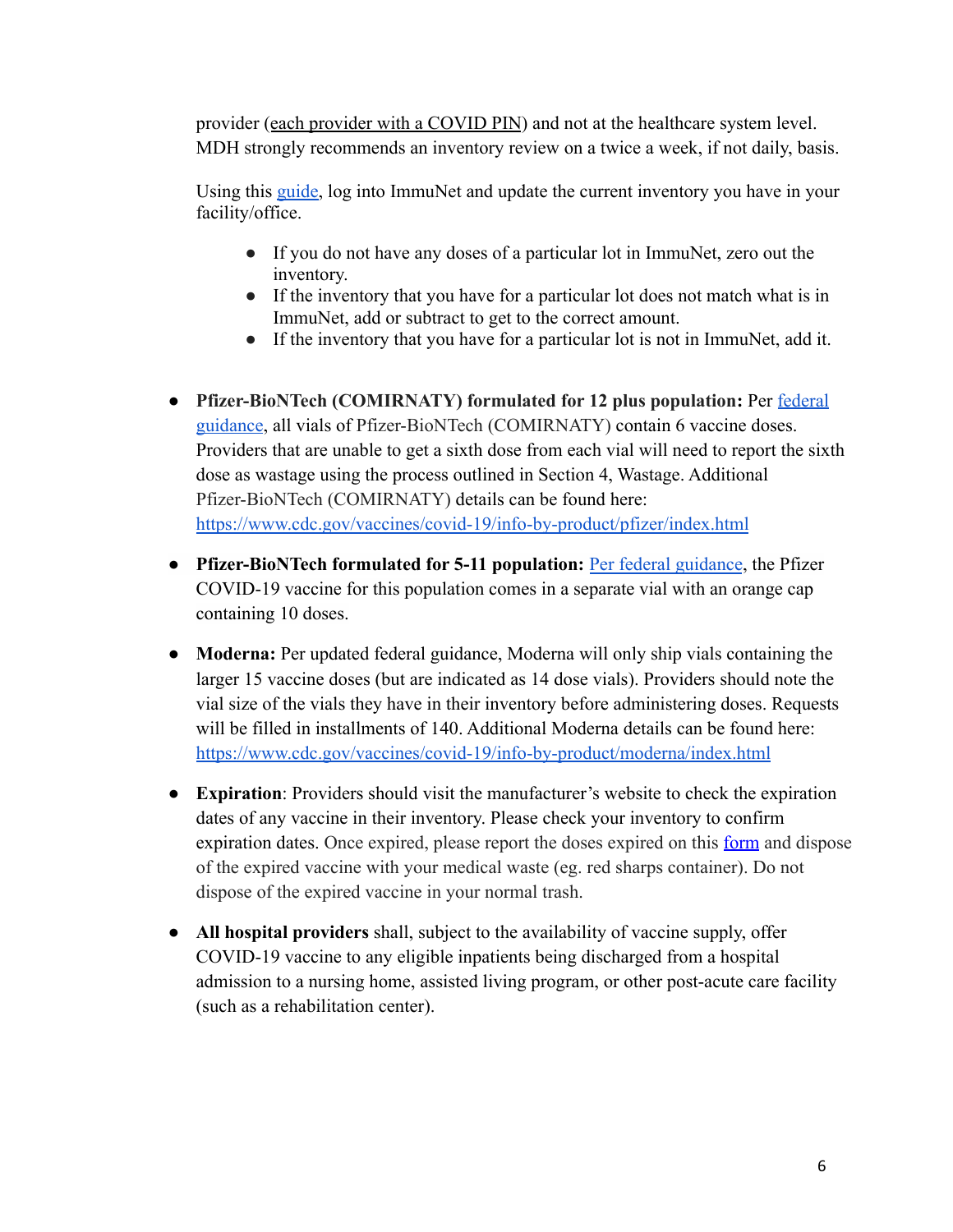## <span id="page-6-0"></span>**4. [CovidVax.Maryland.gov](https://coronavirus.maryland.gov/pages/vaccine)**

- All providers **who administer vaccines to the general public** shall submit their vaccination site details (vaccine appointment registration webpage and a phone number that directs callers to staff accepting appointment registrations) to john.fickel@maryland.gov and joan.kelly@maryland.gov.
- All registered COVID-19 vaccine providers in ImmuNet that are offering vaccination clinics will be listed on this page.

#### <span id="page-6-1"></span>**5. Wastage/At-risk Vaccines**

- To avoid missed vaccine administration opportunities, vaccine providers may follow the CDC updated wastage policy, found below in Appendix 1, with the understanding that the emphasis on reducing vaccine wastage by providers remains. Please continue to follow best practices to use every dose possible while minimizing the expense of missing an opportunity to vaccinate every eligible person when they are ready to get vaccinated.
	- For further guidance, please refer to the current [Vaccination Matters Order](https://health.maryland.gov/phpa/Documents/2021.09.08.01%20-%20MDH%20Order%20-%20Amended%20Vaccination%20Matters%20Order.pdf) (amended 09/08/2021) and/or [Provider Guidance for](https://phpa.health.maryland.gov/Documents/MDH%20COVID-19%20Vaccine%20Anti-Wastage%20Guidance%20-%20April%201%202021.pdf) Avoiding Waste of [COVID-19 Vaccine Doses](https://phpa.health.maryland.gov/Documents/MDH%20COVID-19%20Vaccine%20Anti-Wastage%20Guidance%20-%20April%201%202021.pdf) documents (subject to update).
- Providers should report all COVID-19 vaccine wastage and vaccine storage unit temperature excursions to: [https://www.marylandvfc.org/covid-19-vaccine-excursion-expiration-reporting-form/.](https://www.marylandvfc.org/covid-19-vaccine-excursion-expiration-reporting-form/)

**NOTE:** For providers that have received Pfizer-BioNTech (COMIRNATY): If a provider is unable to access a sixth dose, the sixth dose must be reported as wastage as "other".

Please review the guidelines before disposing of any COVID-19 vaccine doses.

## <span id="page-6-2"></span>**6. Provider to Provider Transfers**

- Providers can contact  $\underline{\text{mdh}}$ .covidvax $\textcircled{a}$  maryland.gov at any time to initiate a provider to provider transfer. MDH will facilitate the transfer by providing contact information for community providers to initiate a transfer. A provider to provider transfer can be for a smaller amount of doses than currently available through direct ordering via ImmuNet.
- A provider who has been allocated doses from Maryland may transfer doses to another approved COVID-19 vaccine provider. The receiving vaccine provider must have completed the CDC provider agreement and the CDC redistribution agreement.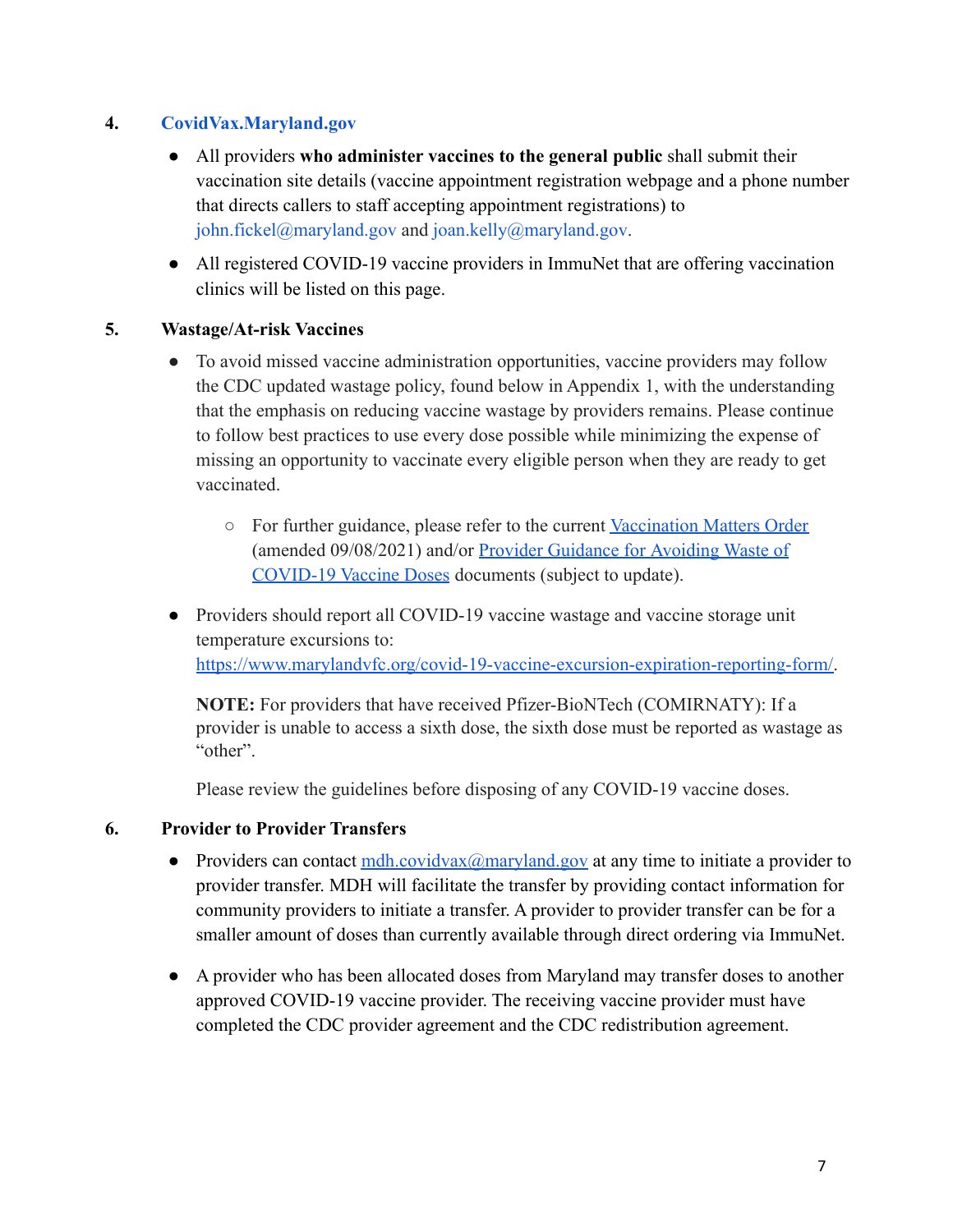- Providers **must** keep records of what doses have been transferred and **must** complete a transfer request here at: <https://app.smartsheet.com/b/form/52e75f3d4514499cb0fd7110bd4000a7>
	- The form will ask to/from, date, type (1st or 2nd) and amount.
- Both the transferring provider and the receiving provider are responsible for ensuring that their part of the transfer is executed correctly, i.e. transfer paperwork, chain of custody, storage and handling.
- Receiving providers must have the proper reporting mechanism in place and are responsible for reporting the vaccinations to ImmuNet.

*Further information will be provided as it becomes available. If you have any questions, please contact* [mdh.covidvax@maryland.gov](mailto:mdh.covidvax@maryland.gov)*.*